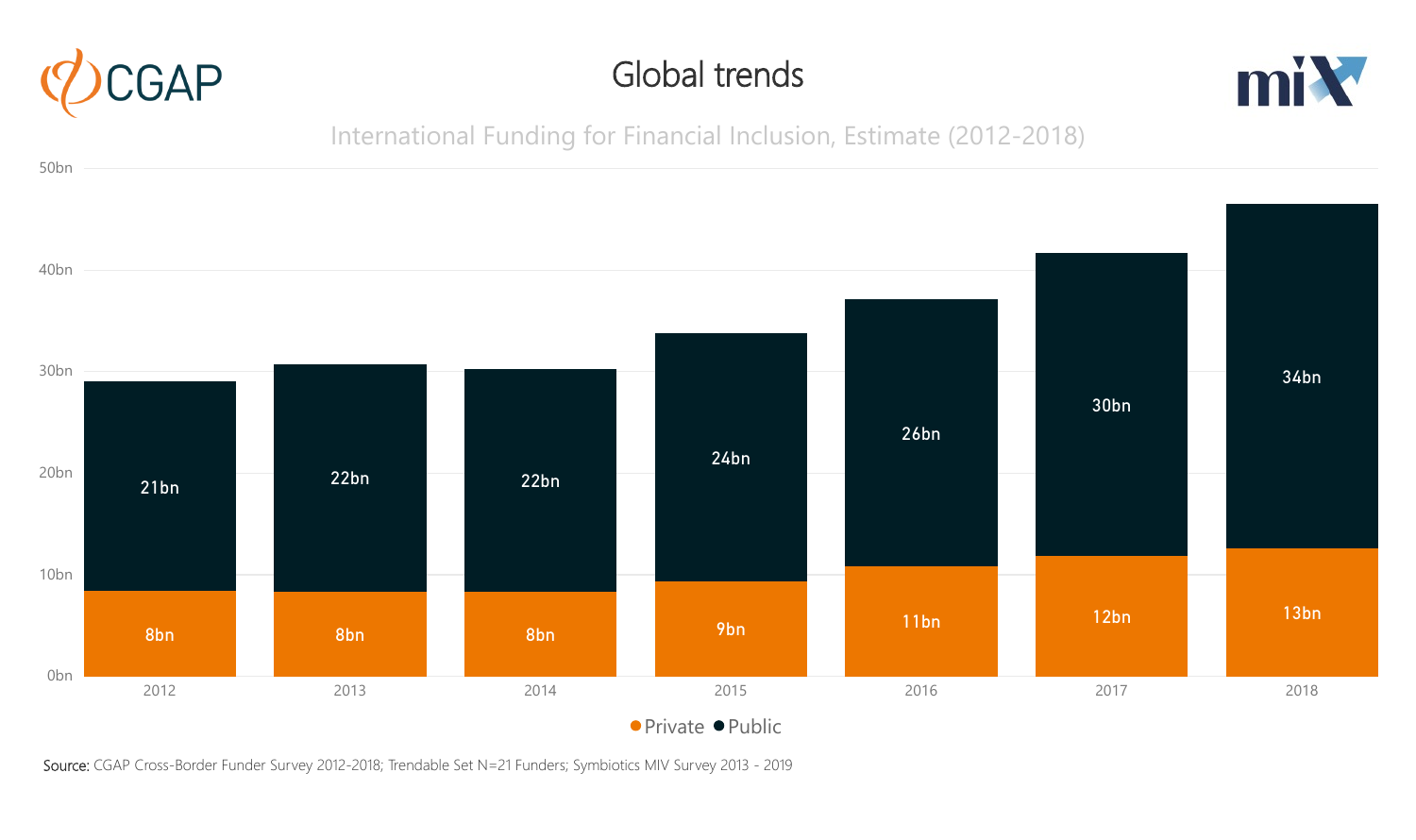

Funding Purpose



Number of Projects by Theme (2018)

#### Funding Composition by Funding Purpose (2018)



Source: CGAP Cross-Border Funder Survey 2018, N=23 Funders Source: CGAP Cross-Border Fu\nder Survey 2018, N=23 Funders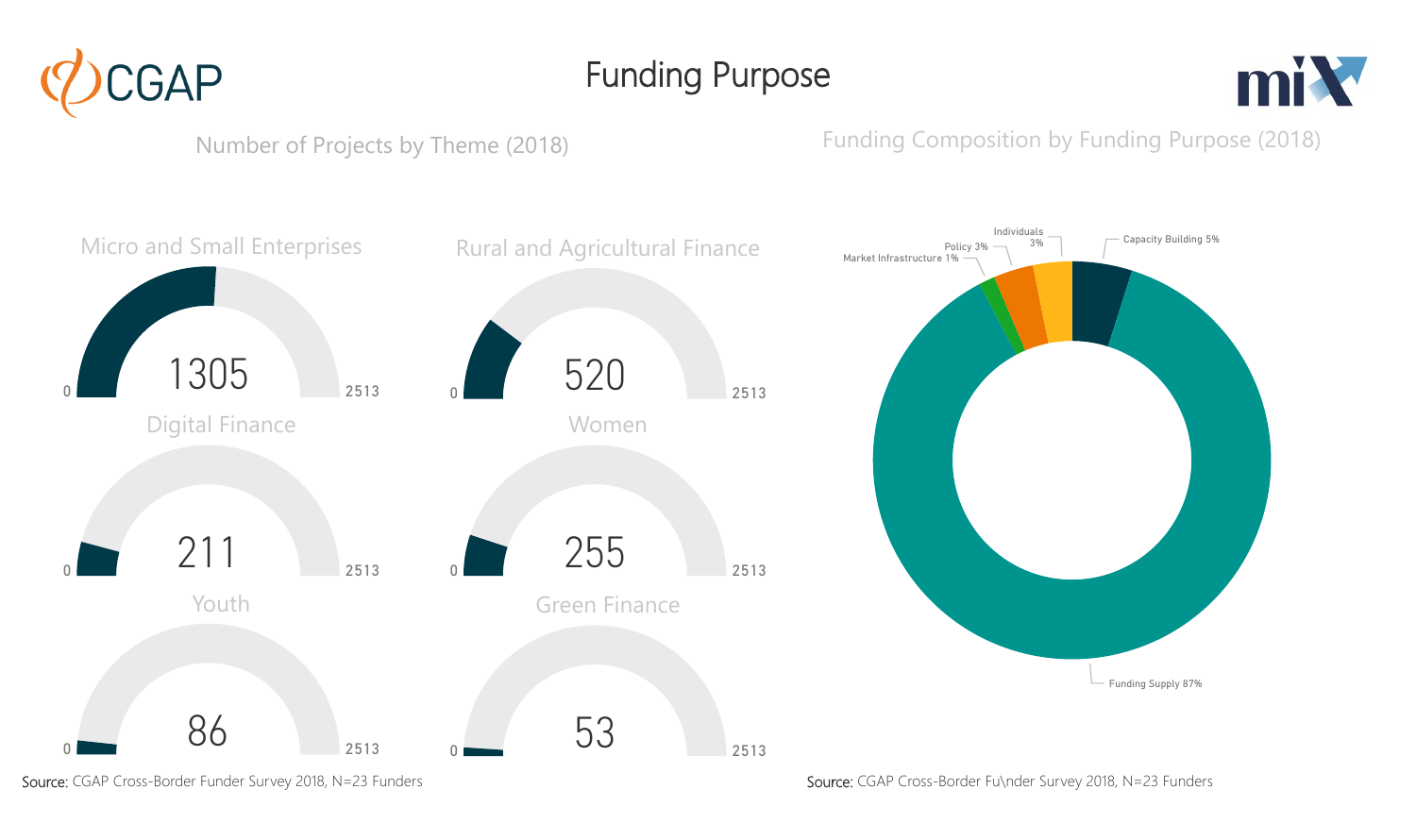# Funding Composition by Recipient Type





GAP

Source: CGAP Cross-Border Funder Survey 2012-2018, N=23 Funders Source: CGAP Cross-Border Funder Survey 2012-2018, N=23 Funders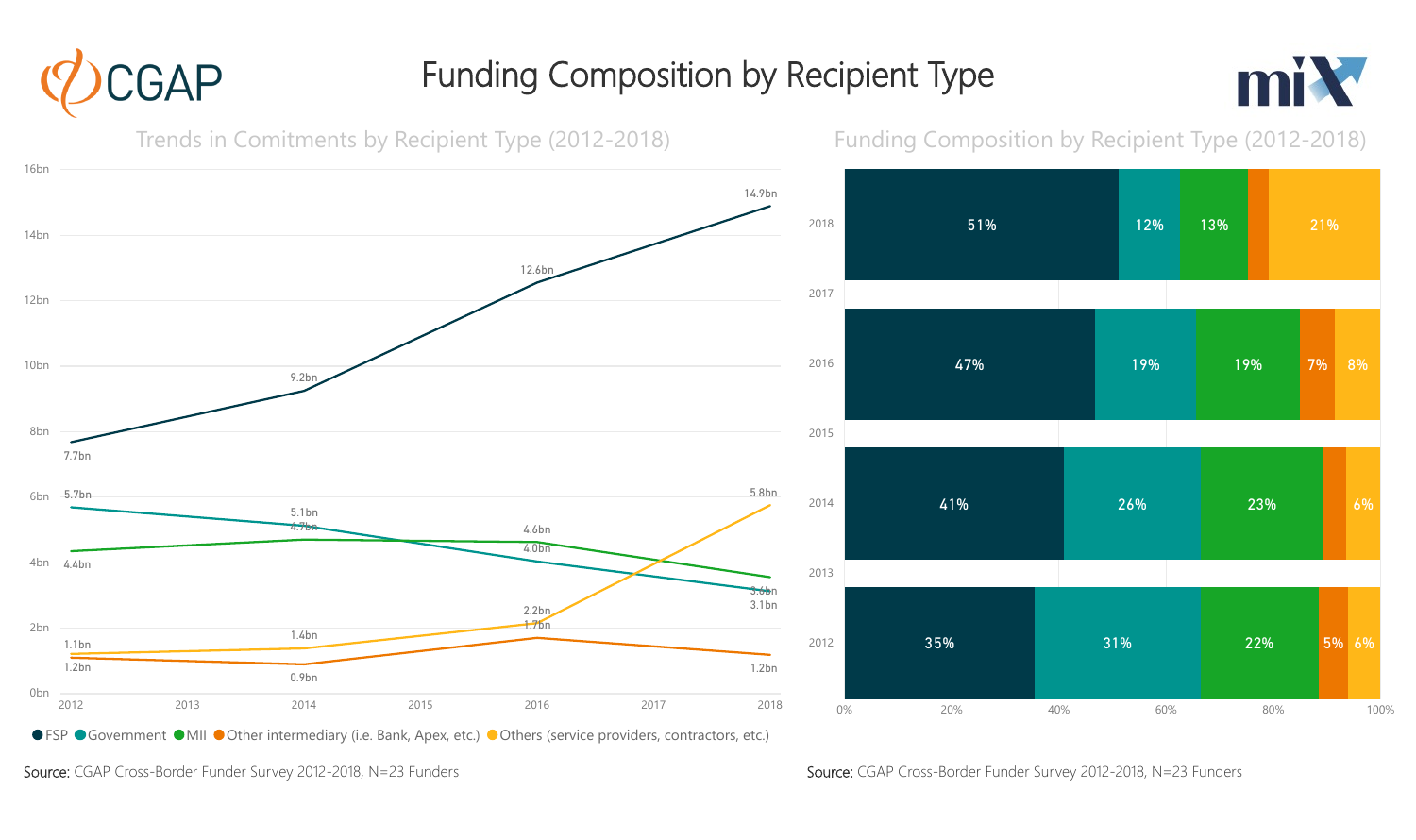

## Funding Composition by Instrument Type





Source: CGAP Cross-Border Funder Survey 2012-2018, N=23 Funders Source: CGAP Cross-Border Funder Survey 2012-2018, N=23 Funders